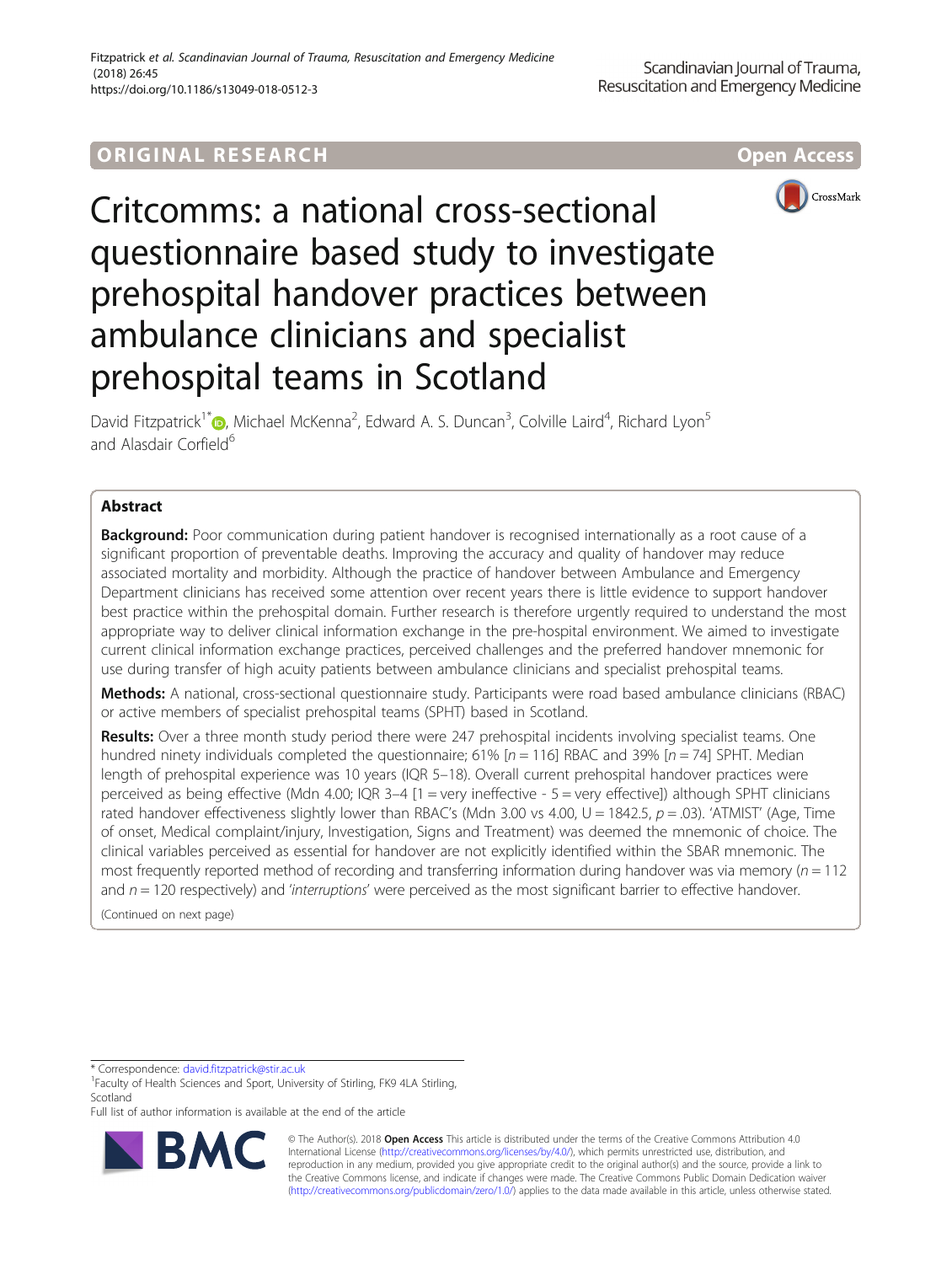#### (Continued from previous page)

Conclusion: While, overall, current prehospital handover practice is perceived as effective this study has identified a number of areas for improvement. These include the development of a shared mental model through system standardisation, innovations to support information recording and delivery, and the clear identification at incidents of a handover lead. Mnemonics must be carefully selected to ensure they explicitly contain the perceived essential clinical variables required for prehospital handover; the mnemonic ATMIST meets these requirements. New theoretically informed, evidence-based interventions, must be developed and tested within existing systems of care to minimise information loss and risk to patients.

Keywords: Handover, Paramedic, Prehospital, Critical care teams, HEMS, Safety, Quality, Mnemonics

# Background

Handover is recognised as a high-risk process frequently associated with adverse events  $[1, 2]$  $[1, 2]$  $[1, 2]$  $[1, 2]$ . It has been defined as the "transfer of professional responsibility and accountability for some or all aspects of care for a patient, or groups of patients, to another person or professional group on a tem-porary or permanent basis" [\[3](#page-9-0)]. Poor communication during patient handover has been identified internationally as a root cause of a significant proportion of preventable deaths [[4](#page-9-0)]. Although the practice of handover between Ambulance and Emergency Department clinicians has received some attention over recent years [[2,](#page-9-0) [5](#page-9-0)–[7](#page-9-0)] there is little evidence on handover best practice within the pre-hospital domain. Pre-hospital services have therefore taken a pragmatic approach and developed their own systems and mnemonics to aide patient handover [\[2](#page-9-0)]. But few, if any of these, have been validated within the pre-hospital domain. There are other challenges. The abundance of available mnemonic's [[7\]](#page-9-0), absence of agreed protocol and professional discretion may also be contributing to what could be described as a mnemonics confusion across systems. This is of particular concern as professional, social, environmental and human factors beyond the structured handover process have all been suggested as factors that influence handover effectiveness [[2](#page-9-0)]. Many of these factors are likely to be amplified in the pre-hospital setting where there are multi-agency responses and clinicians manage patients in exposed, noisy, potentially dangerous environments with limited resource and clinical capabilities  $[6, 8-10]$  $[6, 8-10]$  $[6, 8-10]$  $[6, 8-10]$  $[6, 8-10]$  $[6, 8-10]$ . It is unsurprising therefore, that handover has been highlighted as a WHO priority area for research [\[2](#page-9-0), [11](#page-9-0)].

As trauma networks and specialist prehospital trauma teams have been developed to provide advanced medical and trauma care for time critical, high acuity patients [[12](#page-9-0)–[16](#page-10-0)] the importance of prehospital handover is increasingly apparent. Despite these teams being a very welcome addition to a prehospital care system, timely and accurate tasking of their resources remains a challenge [\[17\]](#page-10-0). Specialist prehospital teams often arrive as a secondary resource, thus necessitating clinical handover from road based ambulance clinicians. Although mnemonics do exist to support clinical handover these can

lack content specificity and may be problematic in health care systems using different mnemonics [[6,](#page-9-0) [18](#page-10-0)]. Furthermore, a recent review found little evidence to support the standardisation of handover processes and suggested that the function of mnemonics was uncertain [[2\]](#page-9-0). Despite mnemonics being recommended for use between Ambulance Clinicians and Emergency Departments [\[19](#page-10-0), [20\]](#page-10-0), the suitability of these in the prehospital setting remains unknown and their use variable [\[21](#page-10-0)]. Further research is therefore urgently required to understand the most appropriate way to deliver clinical information exchange in the pre-hospital environment.

# Aim

To investigate current clinical information exchange practices, perceived challenges and the preferred handover mnemonic for use during transfer of high acuity, time critical patients between road based ambulance clinicians (RBAC) and specialist pre-hospital teams (SPHT).

# Methods

### Design

An online cross-sectional questionnaire.

# Setting

The study was undertaken in Scotland where the Scottish Ambulance Service (SAS) is the national provider of prehospital emergency care, covering 30,420 sqm, serving a population of 5.4 million [[22\]](#page-10-0) and responding to circa 560,000 emergency calls per annum [[23\]](#page-10-0). The service is primarily set within an Anglo-American model of care [\[24](#page-10-0)] whereby road based Paramedics and Emergency Medical Technicians (EMT) deliver the majority of care. However, occasionally support is required from specialist paramedic teams with expertise on chemical, biological, radiological, nuclear (CBRN) and technical rescue, Helicopter Emergency Services (HEMS)/Search and Rescue (SAR), voluntary organisations such as British Association of Immediate Care (BASICS) and Physician led Specialist Prehospital Teams. Such extended services, particularly the inclusion of specialist critical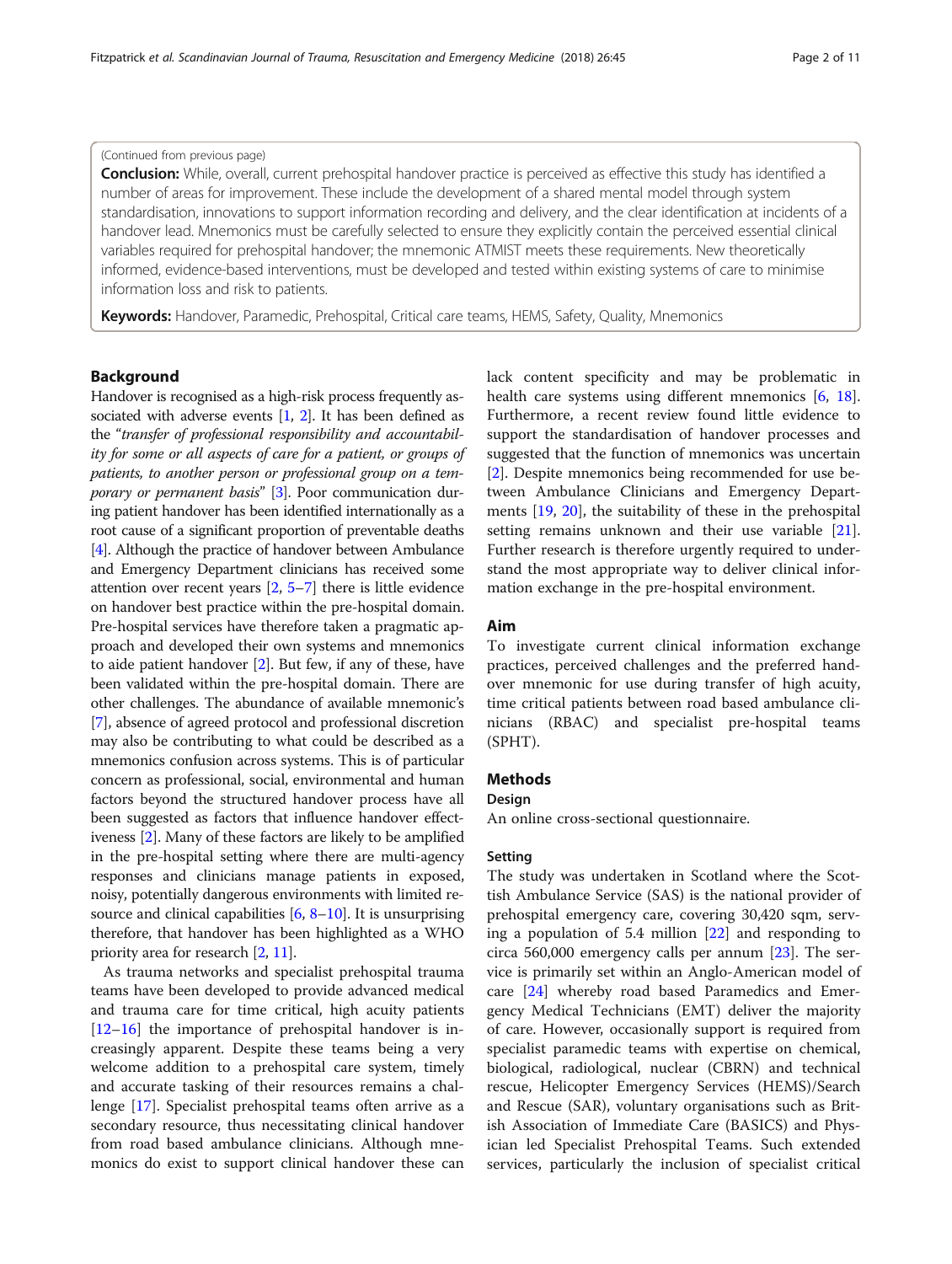care teams, provide an approach more akin to the Franco-German, physician led model of care [\[24](#page-10-0)].

# Pre-hospital specialist teams

SPHT are despatched through a variety of channels; i) on request by RBAC, ii) automatically via Medical Priority Despatch Systems, or iii) after clinical interrogation within the Ambulance Control Centre [\[25\]](#page-10-0). They offer unique knowledge, skills, equipment and resource not held by standard RBAC and respond to incidents across Scotland. For example, Special Operations Response Teams consist of Paramedics and Technicians (and non-clinical staff) who bring specialist knowledge, equipment, vehicles and resource to support operations in specific hazardous environments such as CBRN, water rescue and multi-casualty incidents. SAR, also paramedic led, provide care on behalf of the Maritime and Coastguard Agency, responding frequently to incidents in mountainous or coastal areas across Scotland (and the UK). HEMS provide a blended approach delivering paramedic led or Prehospital Critical Care Team led (Physician and Critical Care Practitioner) care tailored to the acuity level and clinical requirements of the patient/s. They provide critical care that includes advanced clinical decision making, induction and maintenance of anaesthesia, cardiovascular management and complex invasive interventions – of which most are currently beyond the scope of the UK based paramedic. BA-SICS responders, principally General Practitioners, provide a life-line of additional clinical support to RBAC in more remote and rural areas of Scotland where ambulance resources are scarce.

# Questionnaire development

A pragmatic three-stage approach was used to develop the questionnaire. Stage one: two authors undertook a scoping review of the literature to identify key papers on prehospital and emergency department handover. Key themes were identified, in particular barriers and facilitators, that along with clinical experiences of investigators, were used to inform the development of a draft questionnaire. These were formed into multi-choice questions or statements aimed at measuring the extent to which these factors impacted on prehospital handover. Key questions and areas of investigation, with their respective measures, are presented in Table [1](#page-3-0):

Stage two: one key stakeholder from each of the specialist services (outlined below) reviewed and recommended changes to the questionnaire. These individuals were identified through the Scottish Ambulance Service professional networks and selected due to their role within their respective specialist team and expert knowledge in prehospital emergency care.

- SAS ambulance clinicians (road ambulance crew) Paramedic and Technician led.
- Emergency Medical Retrieval Service/Tayside Trauma Team/Lothian Medic One clinicians – Physician led.
- Bristows Search and Rescue Aircrew paramedic led.
- SAS Helimed aircrew (Inverness, Glasgow and Perth) – paramedic led.
- BASICS Scotland responders mix of Physician, Paramedic and Nurse led.
- SAS Special Operations Response Teams Ambulance Clinicians – Paramedic and Technician led.

Stage three: an iterative process of further revisions by all authors produced a final draft questionnaire. This was sent to identified members of each service to test the questionnaire's ease of comprehension and completion and led to a small number of revisions.

# Data definitions

A number of current handover mnemonics were included with participants' afforded the opportunity to include additional mnemonics if theirs was not listed (Table [2\)](#page-3-0).

### Study sample and recruitment

Existing ambulance data systems permit the identification of ambulance crews by call sign and then individual crew members by pay number. However, Ambulance Clinicians do not consistently and routinely record details that identify the crew member/s who provide or receive a handover. To ensure our questionnaire was targeted at the population under investigation a search of the ambulance call database was undertaken. This facilitated the identification of only those ambulances (call signs and therefore crew members) that had been in attendance at an incident involving any one of the pre-identified SPHT between July and September 2016 (the previous 3 months). Personalised invitations, informed by evidence-based methods aimed at improving response rates  $[26]$  $[26]$ , were e-mailed to all clinicians who were involved in the identified incidents. To identify the members of the SPHT an e-mail invitation was also sent to a central co-ordinator in each of the SPHT who forwarded to the members of their respective specialist services, involved in the incidents identified, for completion. E-mails included a study information document and hyperlink to the online survey platform with supporting information video. Consent was presumed by completion of the questionnaire. A reminder e-mail was sent out after 3 weeks.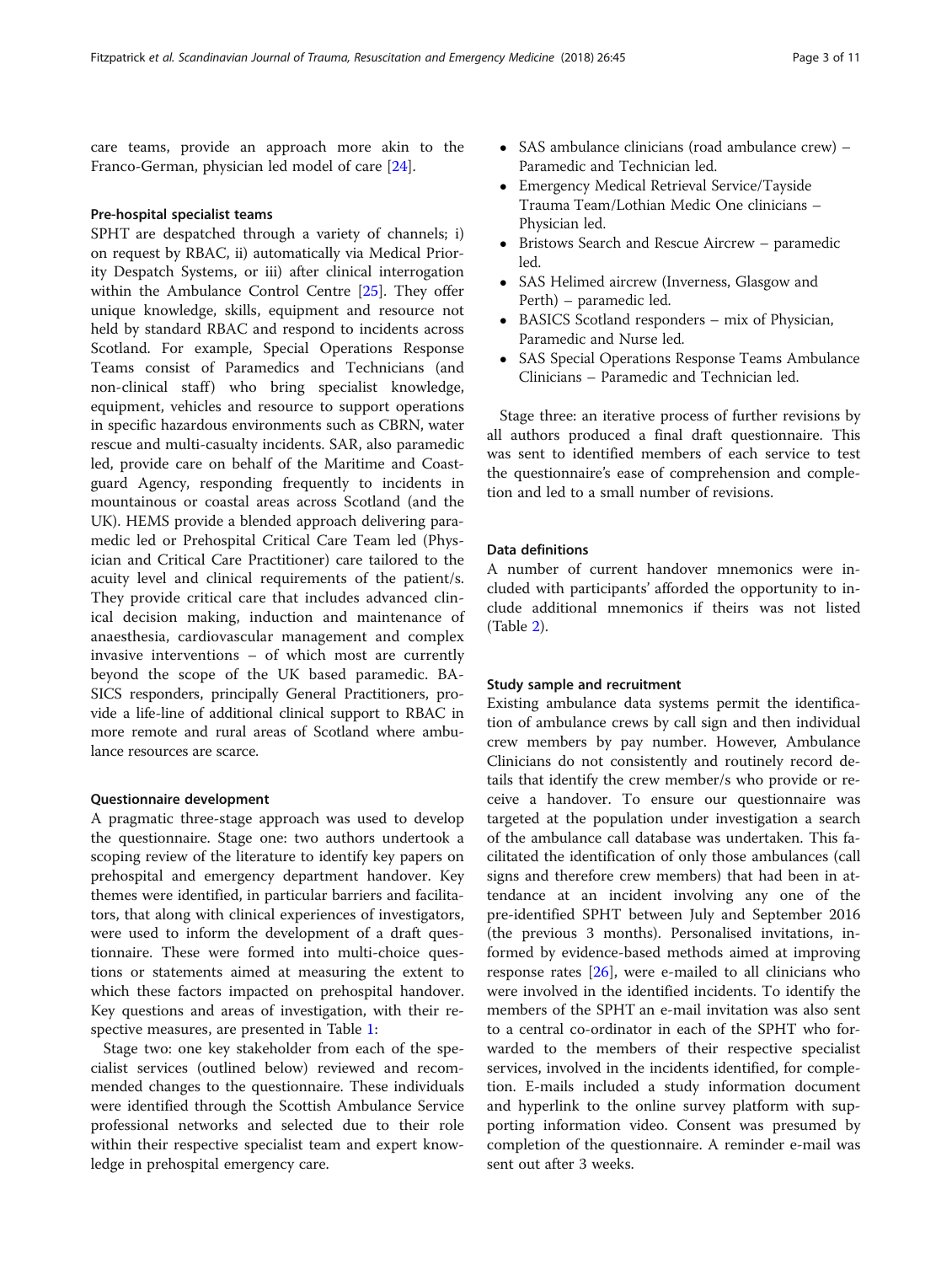| <b>TWATE :</b> They areas or spacethorming this received, anno or integrated the |                                                    |
|----------------------------------------------------------------------------------|----------------------------------------------------|
| Ouestion/statement                                                               | Scale/Unit of measurement                          |
| • Perceived effectiveness of handover                                            | $1$ – not at all effective to 5 - very effective   |
| • Confidence that you have provided all essential information during handover    | $1$ – not at all confident to $5$ – very confident |
| • Confidence that you have received all essential information during handover    |                                                    |
| • Importance of patient involvement in handover process                          | 1- not important to $5$ – very important           |
| • Importance of a structured handover                                            |                                                    |
| • Importance on mutually agreeing a handover time and location                   |                                                    |
| • Perceived essential variables for handover                                     | List of variables                                  |
| • Recording and delivery of information                                          |                                                    |
| • Preferred mnemonic for prehospital handover                                    |                                                    |
| • How professional acknowledges receipt of information                           |                                                    |
| • Acknowledging receipt of information                                           | $1$ – never to $5$ – always                        |
| • How often the patient is involved in the handover process                      |                                                    |
| • Barriers to effective handover                                                 |                                                    |
| • Repeating information during handover                                          |                                                    |
| • Barriers to effective handover (how often they impact)                         |                                                    |
| • Difficulty in finding time to prepare and deliver handover                     | $1 -$ very difficult to $5 -$ very easy            |
| • Timing of handover                                                             | Time in minutes                                    |
|                                                                                  |                                                    |

### <span id="page-3-0"></span>Table 1 Key areas of questioning with scales/unit of measurement

# Data analysis

Questionnaire results were analysed using SPSS v19. Summary statistics were presented as a frequency, percentage, median (M) and an interquartile range (IQR). Where relevant comparisons were made between RBAC and SPHT. Non-parametric measures were used to analyse these data, as their distribution was not normal, with a  $p < 0.05$  deemed significant.

# Results

There were 247 pre-hospital incidents involving specialist teams over the 3 month study period. One hundred ninety individuals completed the questionnaire. Overall, responders were experienced prehospital care providers; number of years practicing Median 10 (IQR 5–18). Road-based ambulance clinicians made up 61% ( $n = 116$ )

Table 2 List of included mnemonics

of participants with the remaining 39% ( $n = 73$ ) from the five specialist services.

# Used and preferred mnemonics

All participants reported using more than one mnemonic. The three mnemonics with the highest frequency counts for both awareness and usage were SBAR, ATMIST and ASCHICE respectively (Fig. [1](#page-4-0)).

The single preferred mnemonic for prehospital use was ATMIST;  $n = 67/184$  (36%), followed by ASHICE  $n = 35/184$  (19%) and SBAR  $n = 31/184$  (17%) (Fig. [2](#page-4-0)).

# Perceived effectiveness and confidence in existing handover practices

Overall, two thirds of participants (68%;  $n = 130$ ) reported handover as being either 'effective' or 'very effective' (Mdn 4.00;IQR 3–4). Occasionally RBAC receive

| Mnemonic             | Breakdown                                                                                                                                                          |
|----------------------|--------------------------------------------------------------------------------------------------------------------------------------------------------------------|
| <b>ASHICE</b>        | Age, Sex, History, Injuries, Condition, Expected Time of Arrival                                                                                                   |
| <b>DeMIST</b>        | DeMIST - Patient Demographics, Injuries Sustained, Symptoms and Signs, Treatments given                                                                            |
| <b>MIST</b>          | Mechanism of Injury, Injuries Sustained or suspected, Signs – vital signs, Treatments initiated (and timing)                                                       |
| SBAR                 | Situation, Background, Assessment, Recommendations                                                                                                                 |
| <b>IMIST</b><br>AMBO | Identification, Mechanism/Medical complaint, Injuries/Relevant info, Signs (vital), Treatment and Trends, Allergies, Medication,<br>Background History, Other info |
| <b>ATMIST</b>        | Age [inc. name], Time of onset, Medical Complaint/History or Mechanism, Investigations/Injuries, Signs, Treatment                                                  |
| De MIST              | Patient Demographics, Mechanism, Injuries sustained or expected, Signs – vital signs, Treatment                                                                    |
| SOAP                 | Subjective information, Objective Information, Assessment, Pain                                                                                                    |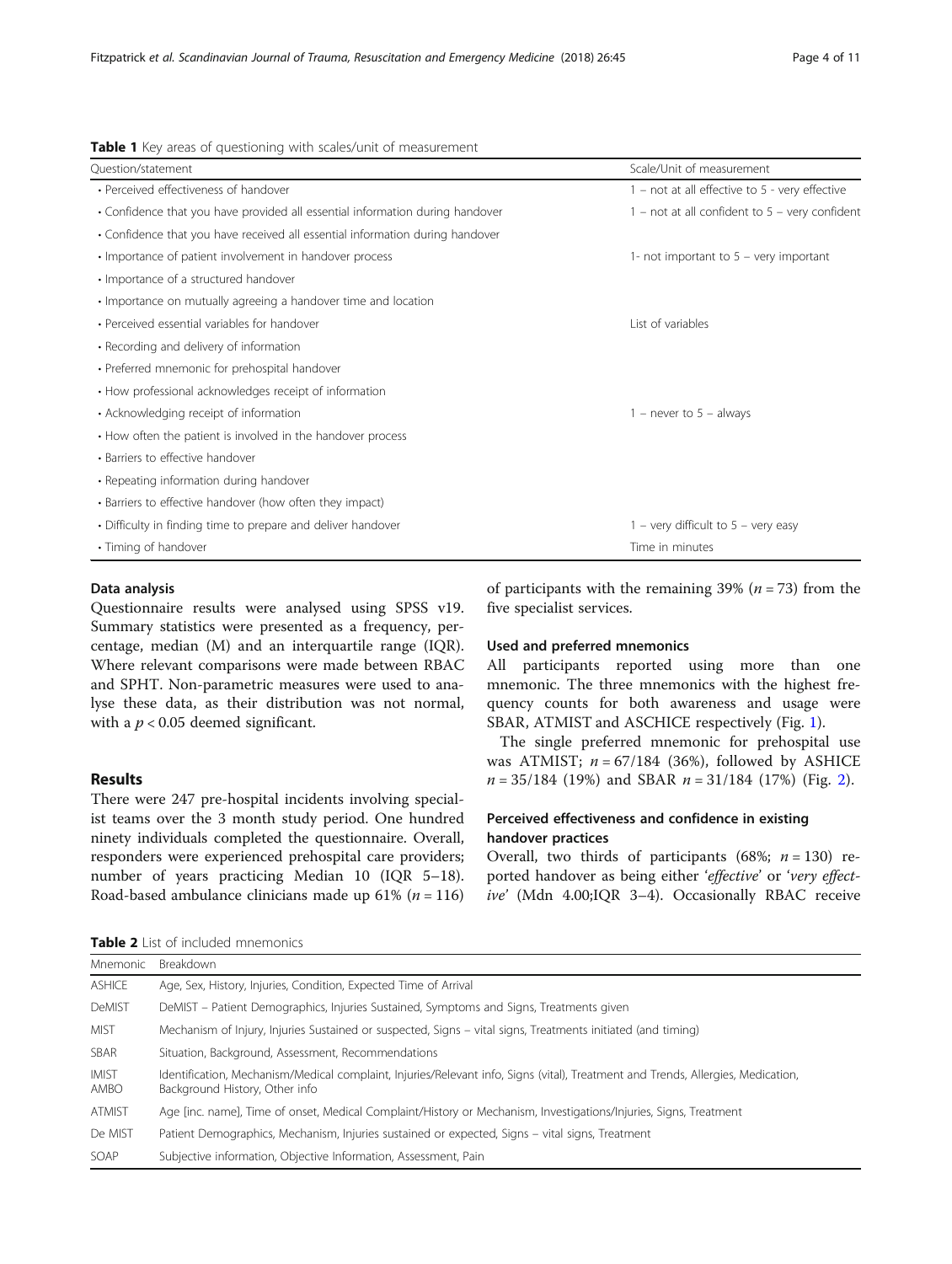<span id="page-4-0"></span>

handovers, particularly where a SPHT has arrived before the ambulance resource. This is most likely to occur with HEMS where there is no requirement for aeromedical evacuation or where specialised teams have extricated a patient who subsequently required ambulance conveyance to the Emergency Department. It was therefore imperative to measure and compare both perspectives. SPHT reported a slightly lower perceived handover effectiveness rating than RBAC with 54%  $(n = 40)$  of SPHT compared to 78%  $(n = 90)$  of RBAC's rating handover as either 'effective' or 'very effective'; SPHT  $(Mdn = 4; IQR = 3-4)$  vs. RBAC  $(Mdn = 4; IQR = 4-4)$ ,  $U = 3344.0, p = 0.003.$ 

When rating their personal confidence in the provision of essential information during handover, overall, participants scored a median rating of 4 (IQR 4–4) with 75%  $(n = 144)$  reporting feeling either 'confident' or 'very confident'. There was no difference between RBAC and SPHT's in self-reported handover confidence ratings. Conversely however, participants reported feeling less confident that they received all essential information during handover  $(Mdn = 3; IOR 3-4)$ . Between-group analysis identified that those clinicians in the SPHT's felt slightly less confident that they had received all essential information during handover (Mdn = 3; IQR2–4) when compared to RBAC ( $Mdn = 3$ ;  $IOR 3-4$ ),  $U = 3559.5$ ,  $p = 0.03$ .

# Perceived essential variables for handover

Twenty-six variables were identified from published handover mnemonics. Participants were asked to select which of these they considered essential for delivery during handover. Figure [3](#page-5-0) presents the frequency counts of participant's responses. The participant's prioritisation of essential clinical variables has high face validity with many of the higher priority variables independently, or in aggregation, being those that may provide an immediate clinical impression of the patient [[27](#page-10-0), [28\]](#page-10-0). Despite this, one particular variable stood out as receiving an unexpectedly low count; 'illness'. This

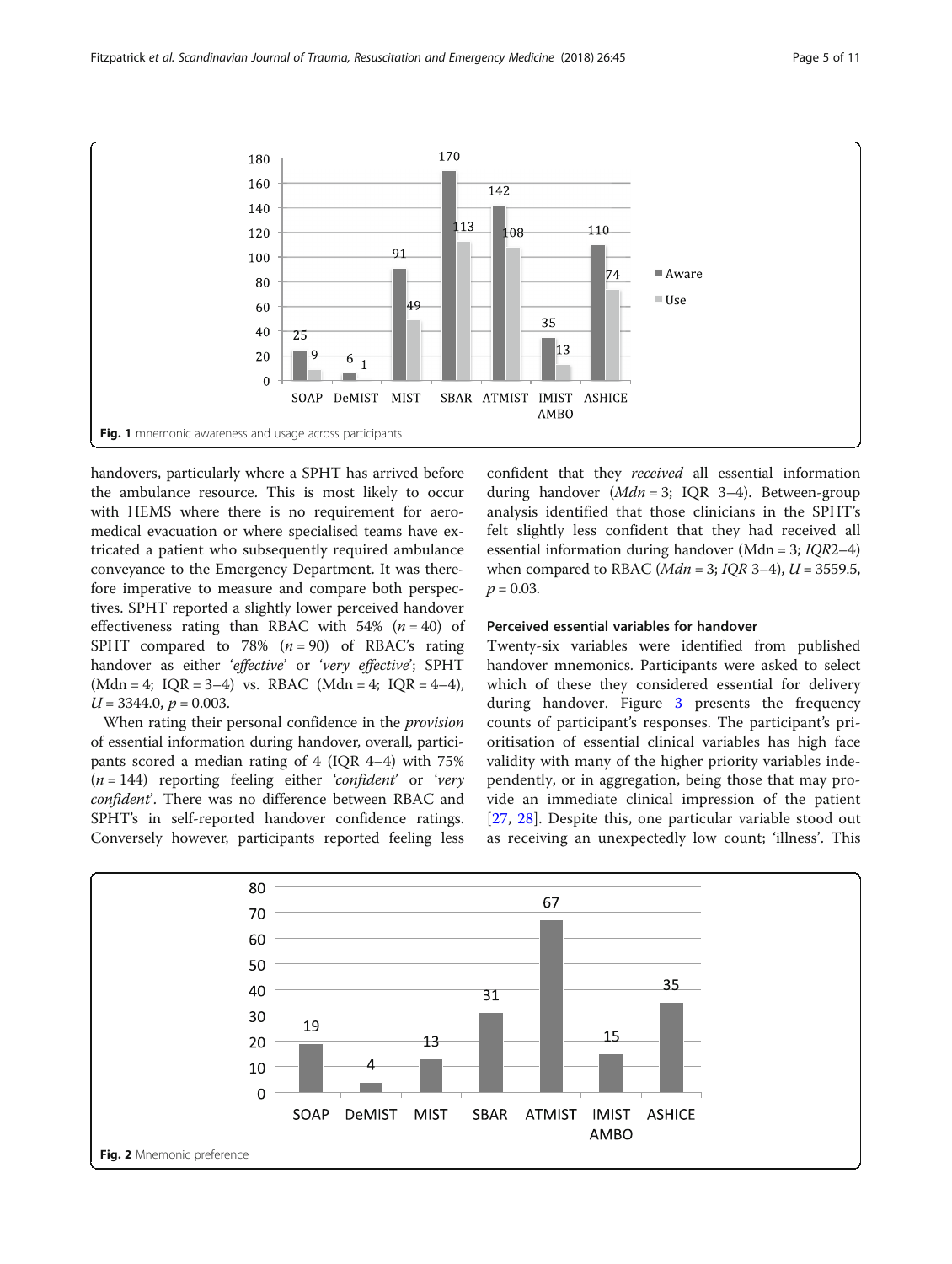<span id="page-5-0"></span>

was noteworthy, as in practice the presenting condition is broadly categorised as either medical (illness) or trauma (injury). Although reasons for these differences were not explored, there are a number of possible explanations. First, our separation and ordering of variables within the questionnaire may have influenced participant's selection. Second, many of the existing handover mnemonics omit the variable 'illness' [\[7](#page-9-0)] and so it is possible that this impacts clinicians' awareness. And finally, it may be that the nature of calls requiring SPHT involvement (predominantly trauma) have influenced participant's perceptions of the importance of specific variables.

# Barriers to effective handover

The occurrence of perceived potential barriers to handover were measured. A Likert scale was used to measure frequency (Never - 1 to Always – 5). Overall, 'interruptions' received the highest mean rating, followed by 'Variability in handover mnemonic', 'Lack of co-ordination between responders' and 'Lack of structured process'. Noteworthy too were the perceived frequency of 'lack of clear professional lead', 'poor verbal communication' and 'absence of written clinical information'; all key components required to support a robust handover. Small but significant differences were found between the two groups mean rankings for three of the variables tested, *lack of structured* process', 'variability in handover' and 'environmental hazards'. The specialist teams had a narrower distribution and more skewed towards 'sometimes' to 'often' (i.e. ratings 3 to 4 on the Likert scale of 1 – never to 5 – always) for both structured process and variability in handover (Table [3\)](#page-6-0).

# Views and experiences of the handover process Preparatory effort, timing and location of handover

Although there were a high number of neutral responses  $(n = 77, 41\%$  [Mdn = 3; IQR 2-3]), almost half of all responders (48%;  $n = 92$ ) felt it was either 'difficult' to 'very difficult' to find time to prepare for prehospital handover.

Perceptions of time (in minutes) required for handover preparation and then delivery were measured separately in minutes and show a bi-modal distribution. For preparation, overall, 77.4% ( $n = 147$ ) of participants felt that up to 3 min was required. However, almost  $20\%$  (*n* = 37) of responders felt they required up to 5 min to prepare. On the time required to deliver a handover, 91% ( $n =$ 174) of participants stated they required up to 3 min. From this sub-group of participants, the largest proportion (57%;  $n = 100/174$ ) reported they required only up to 1 min to deliver a handover. The need to identify an appropriate 'location' and 'time' for handover was felt to be either '*important'* to 'very *important'* in 77% ( $n = 145$ ) and 69% ( $n = 131$ ) of participants respectively; ('Location'  $Mdn = 2$ ; IQR 1-2; 'Timing' Mdn = 2; IQR 1-2).

# Acknowledging receipt of information

Participants' experiences of three aspects of post-handover feedback were sought.  $41\%$  ( $n = 78$ ) of participants reported they 'often' or 'always' received immediate acknowledgement of their handover, with 50%  $(n = 94)$  only 'sometimes'. When feedback was received this was mostly via a verbal *'thank you'* (81%;  $n = 153$ ), however 51% ( $n = 96$ ) did also report those receiving handover perform a 'read back' of the information provided. 84% ( $n = 158$ ) of participants stated they 'sometimes',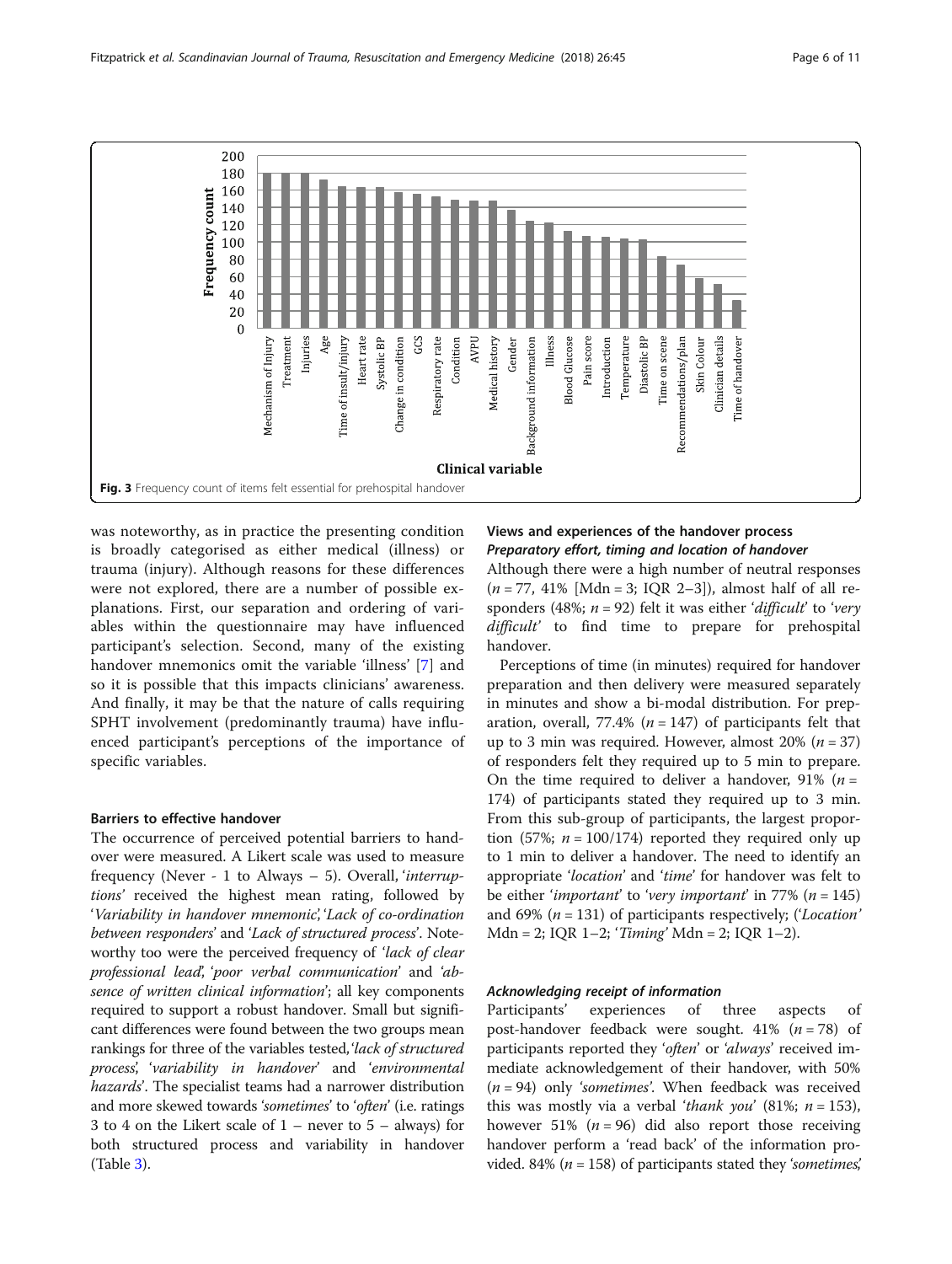| Page 7 of 11 |  |  |
|--------------|--|--|
|              |  |  |

| Variable measured (listed in<br>order of frequency)                 | All Mean<br>(Standard<br>Deviation) | Road Crews<br>(Standard<br>Deviation) | Specialist<br>Teams | All<br>Median<br>(IQR) | Road Crews $(n =$<br>116) Median (IQR) | Specialist Teams<br>Median (IQR) | Difference<br>between<br>Groups<br>$p$ value $(U)$ |
|---------------------------------------------------------------------|-------------------------------------|---------------------------------------|---------------------|------------------------|----------------------------------------|----------------------------------|----------------------------------------------------|
| Interruptions                                                       | 3.26 (.813)                         | 3.21 (.818)                           | 3.35<br>(.801)      | $3.00(2 -$<br>3)       | $3(2-3)$                               | $3(3-4)$                         | .224                                               |
| Variability in handover<br>mnemonic                                 | 3.09 (.953)                         | 2.97 (.950)                           | 3.28<br>(.929)      | $3.00(2 -$<br>4)       | $3(2-4)$                               | $3(3-4)$                         | $.034*$                                            |
| Lack of co-ordination between<br>responders                         | 3.09 (.761)                         | 3.04 (.773)                           | 3.16<br>(.741)      | $3.00(3 -$<br>4)       | $3(3-4)$                               | $3(3-4)$                         | .222                                               |
| Lack of structured process                                          | 3.07 (.879)                         | 2.95(.863)                            | 3.26<br>(.877)      | $3.00(2 -$<br>4)       | $3(2-4)$                               | $3(3-4)$                         | $.022*$                                            |
| Lack of clear professional lead                                     | 3.01 (.813)                         | 2.94 (.816)                           | 3.11<br>(.804)      | $3.00(2 -$<br>4)       | $3(2-3)$                               | $3(3-4)$                         | .141                                               |
| Poor verbal communication                                           | 2.97 (.856)                         | 2.90 (.882)                           | 3.08<br>(.807)      | $3.00(2 -$<br>3)       | $3(2-3)$                               | $3(3-4)$                         | .090                                               |
| Absence of written clinical<br>information                          | 2.96 (.844)                         | 2.91 (.875)                           | 3.05<br>(.792)      | $3.00(2 -$<br>4)       | $3(2-3)$                               | $3(2.75-4)$                      | .228                                               |
| Hazards relating to the TYPE of<br>incident                         | 2.75(.860)                          | 2.66(.814)                            | 2.89<br>(.915)      | $3.00(2 -$<br>4)       | $3(2-3)$                               | $3(2-4)$                         | .064                                               |
| Environmental hazards                                               | 2.74 (.791)                         | 2.62 (.798)                           | 2.93<br>(.746)      | $3.00(2 -$<br>3)       | $3(2-3)$                               | $3(2-3)$                         | $.004*$                                            |
| Multi-agency involvement: too<br>many                               | 2.74 (.853)                         | 2.71(.856)                            | 2.77<br>(.853)      | $3.00(2 -$<br>3)       | $3(2-3)$                               | $3(2-3)$                         | .943                                               |
| Difficulties in triage priorities<br>during multi-casualty incident | 2.67 (.795)                         | 2.59 (.807)                           | 2.79<br>(.763)      | $3.00(2 -$<br>3)       | $3(2-3)$                               | $3(2-3)$                         | .204                                               |
| Inappropriate location of<br>handover                               | 2.54 (.784)                         | 2.46 (.832)                           | 2.67<br>(.853)      | $3.00(2 -$<br>3)       | $3(2-3)$                               | $3(2-3)$                         | .106                                               |
| Lack of professionalism                                             | 2.54(.872)                          | 2.58 (.886)                           | 2.49<br>(.852)      | $2.00(2 -$<br>3)       | $2(2-3)$                               | $2(2-3)$                         | .673                                               |
| Handover timing too early                                           | 2.48 (.762)                         | 2.43 (.829)                           | 2.54<br>(.645)      | $2.00(2 -$<br>3)       | $2(2-3)$                               | $3(2-3)$                         | .354                                               |
| Handover timing too late                                            | 2.40 (.783)                         | 2.33 (.814)                           | 2.50<br>(.726)      | $2.00(2 -$<br>3)       | $2(2-3)$                               | $2.5(2-3)$                       | .117                                               |

# <span id="page-6-0"></span>Table 3 Perceived barriers to prehospital handover

 $p$  value obtained with Mann-Whitney U test;  $*$  donates a significant difference between RBAC and SPHT

'often' or 'always' had to repeat information during handover.

### Recording and delivery of information

All SAS ambulance clinicians are issued with paper-based clinical guideline pocket books (size A6) that contain handover mnemonics within. However, these do not contain corresponding field boxes to facilitate clinical data recording. Our questions therefore focused on the participant's method/s to record and deliver clinical data for handover, rather than on whether they used any particular mnemonic card as an 'aide memoire' to support this process. To ensure a more accurate representation of current practices, and identify possible inconsistencies in clinical data recording and delivery, participants were permitted to select from a range of possible supporting recording and delivery methods. As such, unsurprisingly, there was considerable variation in participant's responses. The most frequently

reported methods for the recording and delivery of clinical information during handover were 'committed to memory' (60%;  $n = 113$ ) and 'verbally from memory' (63%;  $n = 120$ ) respectively. Also commonly used were electronic Patient Report Forms (ePRF) and scrap paper to record and support the delivery of clinical information used to support handover; ePRF recording (60%;  $n = 112$ ) and delivery (57%;  $n = 109$ ); scrap paper for recording (51%;  $n = 97$ ) and delivery (37%;  $n = 71$ ).

# Involving patients in the handover process

58% of participants ( $n = 110$ ) felt it was either *'import*ant' or 'very important' to involve the patient in the handover process, with  $27\%$  ( $n = 52$ ) expressing neutral thoughts and the remaining  $15\%$  ( $n = 28$ ) 'unimportant' or 'not at all important'. There was a positive correlation between those who felt it important to involve patients in handover and self-reported involvement of patient during handover ( $r = .617$ ,  $n = 190$ ,  $p < .001$ ).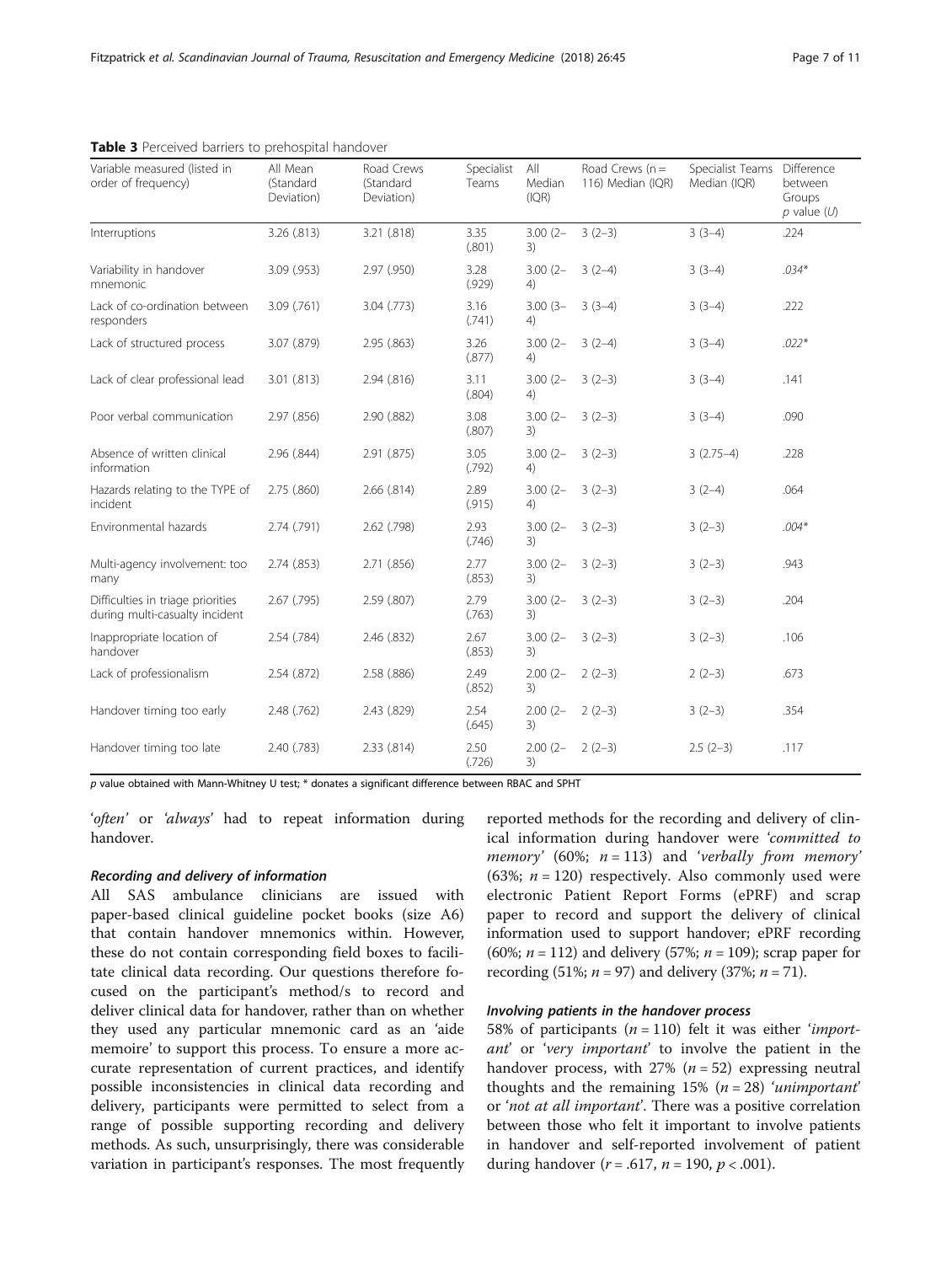# **Discussion**

This study, to our knowledge, is the first to investigate handover between prehospital road based ambulance clinicians and specialist prehospital services. One hundred ninety experienced prehospital practitioners, who were involved in 247 incidents over a four month period, completed the questionnaire. While handover was generally thought to be effective, practices appear highly variable across Scotland. The recommended SBAR mnemonic is not always used, nor is it the preferred mnemonic for supporting prehospital handover. Furthermore, this study has established that there are diverse challenges that impact on the exchange of clinical information between those primarily providing (RBAC) and receiving (SPHT) essential clinical information. Barriers to effective handover were apparent and occasional small differences in opinions on handover quality were identified between the SPHT and the RBAC. Collectively, these exposed challenges are of concern, but this new understanding provides us with an opportunity to focus on service improvement and further research.

# Key challenges

The gathering, synthesis, construction and delivery of a detailed yet succinct handover demands considerable cognitive effort as well as time. Our study confirms that the handover challenges identified within the prehospital setting are similar to those identified within the ED literature [[29\]](#page-10-0) and thus some of the previously developed evidence may be transferrable to the prehospital setting. There were a number of elements identified within the current system that appear to impede the handover process and that require attention.

First, many participants reported it difficult to generate time to prepare for handover, a particular challenge within a resource-limited setting. Preparation is often inadequate but forms an essential component of the handover process [[11](#page-9-0)]. The current adhoc approach during the preparation and exchange of clinical information will likely add to an already increasing cognitive burden. Indeed Cognitive Load Theory has recently been used to further understanding of the complexities of handover and has determined that multiple factors are associated with different types of cognitive load; sensory, working and long term memory [\[30\]](#page-10-0). The 'working memory' used during handover is finite, with limited capacity, being capable of holding only 4 to 7 ( $\pm$  2) 'units' of information at a time [[30](#page-10-0)]. It is reasonable therefore to suggest that the current variable preparatory process is detracting clinicians either in the preparation of a handover or from other important aspects of care delivery. These factors may also impact negatively on patient safety [\[31](#page-10-0)–[33](#page-10-0)].

Second, our study exposed the relatively frequent absence of an identified professional lead as a barrier to handover. Participants also highlighted the importance of agreeing the timing and location of handover. It would be difficult to undertake the latter in the absence of a clear 'lead' and indeed other studies have demonstrated significant improvements in clinical care from the introduction of an active team lead  $[34, 35]$  $[34, 35]$  $[34, 35]$  $[34, 35]$ . Where a clear professional lead is identified, the initial engagement required to establish the timing and location of handover may enable the restoration of a degree of control in these challenging environments and is therefore recommended.

Third, although we did not fully explore the physical format in which participants used aide-memoires to support handover, we did investigate participants' methods of clinical data recording and subsequent transfer during handover. The preference by many to use 'memory' to both record and deliver handover information is concerning. Previous research has identified that only 33% of data is retained on first handover when relying on memory alone, but where standardised, printed forms are used, data retention can increase to almost 100% [[36\]](#page-10-0). One study within the ED setting demonstrated less than 50% of the information provided during paramedic handover was retained by ED staff [\[37\]](#page-10-0). As has previously been discussed, cognitive load will be high during such incidents. It is reasonable to presume then, when key clinical information is not written down or recorded, some will be forgotten or imprecise recall will interfere with the sharing of accurate clinical data. Studies from the in-hospital environment have reported similar issues in the delivery and receipt of handover information [[5,](#page-9-0) [6](#page-9-0)]. Undoubtedly, these issues too have the potential to impact on patient safety. Although our data indicates many participants also reported using the electronic Patient Report Form (ePRF) to record information for handover, during high acuity calls the ePRF often remains in the treatment area of the ambulance. This technology is therefore not immediately available to the RBAC. The ePRF is used, but often completed retrospectively, evidence also by the recognised frequency of an 'absence of written clinical information' as a barrier to effective handover (Table [3](#page-6-0)). These clear limitations to the existing ePRF system result in RBAC, during the incident, often resorting to the manual, contemporaneous recording of these data on scrap paper or the back of a gloved hand. A practice also identified by others [\[38](#page-10-0), [39](#page-10-0)] and one that is not without its own inherent risks.

And fourth, the inconsistent use of mnemonics, lack of co-ordination and structured processes were all identified as key issues in handover. Manser and Foster [\[1](#page-9-0)] recommend the development of a share mental model for handover between teams, however this is unachievable where such inconsistencies exists. The importance of consistency in handover is also emphasised in the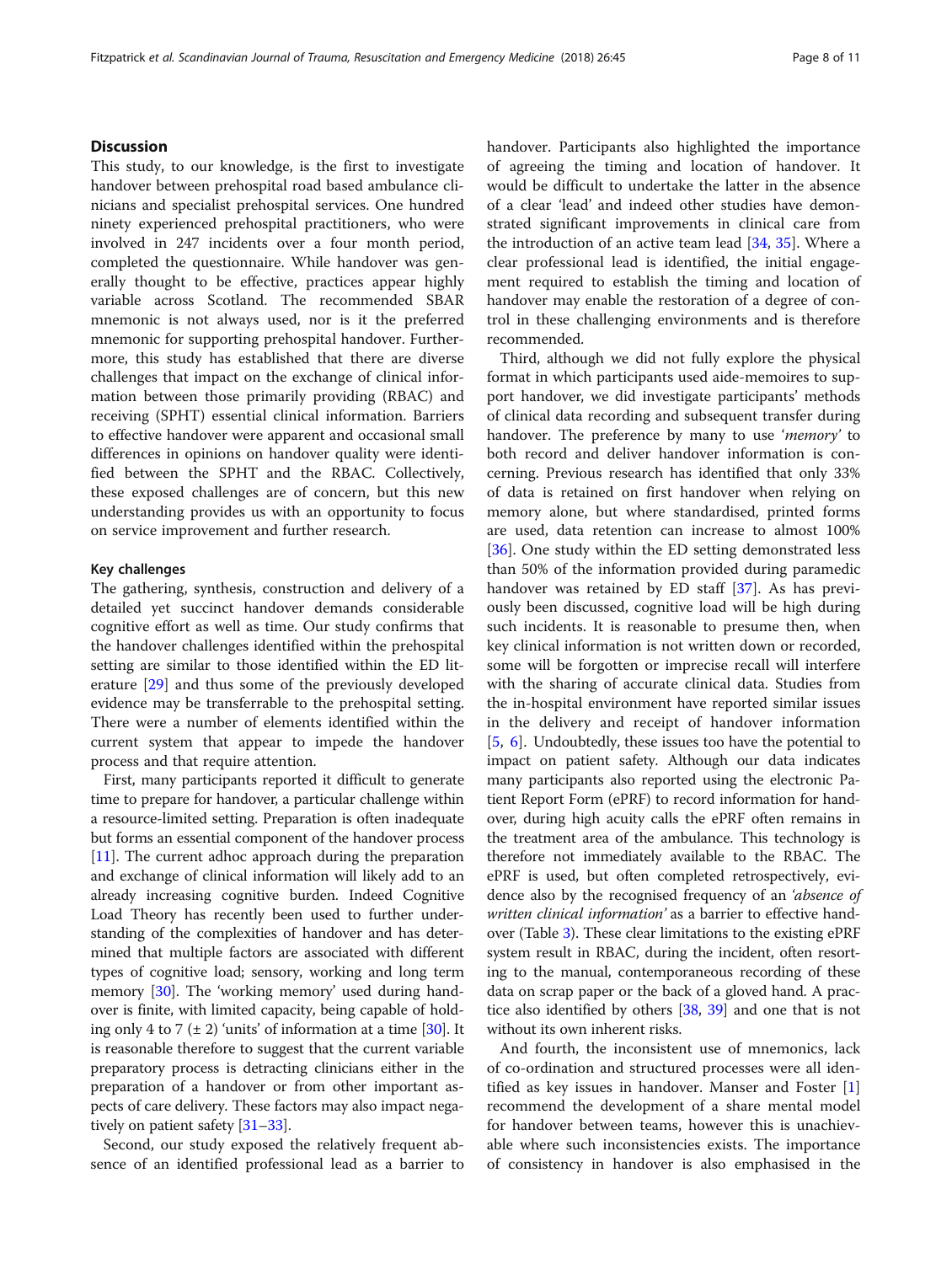study by Starmer et al. [[40\]](#page-10-0) where a 23% decrease in medical error rate post-introduction of a standardised handover process was reported. The issues on consistency in our study may have therefore contributed to 'interruptions' being identified as the most frequent barrier to effective handover. Interruptions can occur during handover when the receiver seeks information pertinent to them that was missed by the provider. It is recognised from in-hospital handover literature that the perceived quality of handover is dependent on the expectations of those receiving it [[5\]](#page-9-0). This may also provide some explanation as to why SPHT rated handover quality slightly lower than RBAC – expectations of handover differed. Similar difficulties, particularly around interruptions, have also been described within the Emergency Department setting [\[5](#page-9-0), [9](#page-9-0), [41](#page-10-0)]. Notably these have been identified as a potential contributor to clinical error [\[41](#page-10-0)]. Such expectations may be managed more effectively, therefore, via the introduction of a shared mental model of handover [[11](#page-9-0), [42](#page-10-0)]. These must be considered within the context of any future handover process introduced.

# Considerations on developing more effective handover

Providing high quality handover is dependent on multiple factors. To determine that there exists national inconsistencies in handover approach was of significant concern. And in recognising that there is currently no ideal, evidence-based and definitive solution to this challenge, clinicians should reflect on the existing evidence to determine whether the introduction of a nationally agreed and standardised mnemonic could support prehospital handover by reducing variability and, therefore, the recognised mnemonics confusion. It would be illogical to ignore the evidence that is available, particularly that which suggests that an agreed, standardised mnemonic can reduce handover duration, repetition, improve structure and consistency and also the promotion of the shared mental model concept [[1,](#page-9-0) [6\]](#page-9-0).

Solutions that are more pragmatic may also lend support to reducing cognitive demand during handover. For example, the reliance on memory to record and deliver clinical information may indicate a need to develop some novel interventions to ease these processes for prehospital clinicians. There are known low [\[43](#page-10-0)] and high tech solutions [[38,](#page-10-0) [39\]](#page-10-0) available that possess the potential to free up significant time and therefore cognitive effort required for handover preparation and delivery in these high fidelity settings. The need to identify a clear handover lead, as has been previously discussed, is also essential and should be incorporated into any system. Although, developing these skills would rely on additional education and rehearsal in handover [[5\]](#page-9-0) and increased resource. Identification and understanding these many factors that impact on handover emphasise the complexities of handover and the predictable need for a multi-modal intervention to support the process. And so, in the absence of high quality evidence there remains a need for greater understanding in this area. New theoretically informed [\[1](#page-9-0)], evidence-based interventions, must be developed and tested within existing systems of care.

# Limitations

# Internal validity

The true efficacy of handover would require more objective, validated measures [[1\]](#page-9-0). We invited all individuals who attended these incidents over the study period to participate, however, there may have been response bias in those that chose to respond to the invitation and participate. It was also likely that some relevant questions were not included but we attempted to minimise this through an iterative approach to questionnaire design and the inclusion of experts in prehospital care in its development.

### External validity

This study provides an understanding of the perceptions and experiences of key professionals providing prehospital care across Scotland. The transferability of these results to prehospital services beyond Scotland, and the UK, is not known, but should be acknowledged as a limitation of this study. We did not obtain the views of certain groups such as Mountain Rescue, Community First Responders, Fire and Rescue as we decided to include only those registered as Medical, Nursing, Health Care Professionals and EMT's. As with all surveys a self-selection bias may impact on the results of this study.

# Conclusion

No previously published study has investigated the practice of prehospital handover between RBAC and SPHT. Despite the overall positive perceptions of handover our study identified significant practice and mnemonic variation across Scotland. These variations were apparent at individual level, between participants and between prehospital teams. Although Wood et al. [[2\]](#page-9-0) concluded that mnemonics alone do not necessarily improve handover, there is some evidence to suggest they can reduce variability [\[6\]](#page-9-0) and as part of a broader handover system can significantly reduce medical errors  $[40]$  $[40]$ . Our results were therefore of concern. However, we now have evidence of the practical challenges that prehospital teams face during handover; barriers that affect handover, concerns around contemporaneous data recording and the need to have a clearly identifiable handover lead. This knowledge could support future improvements in handover.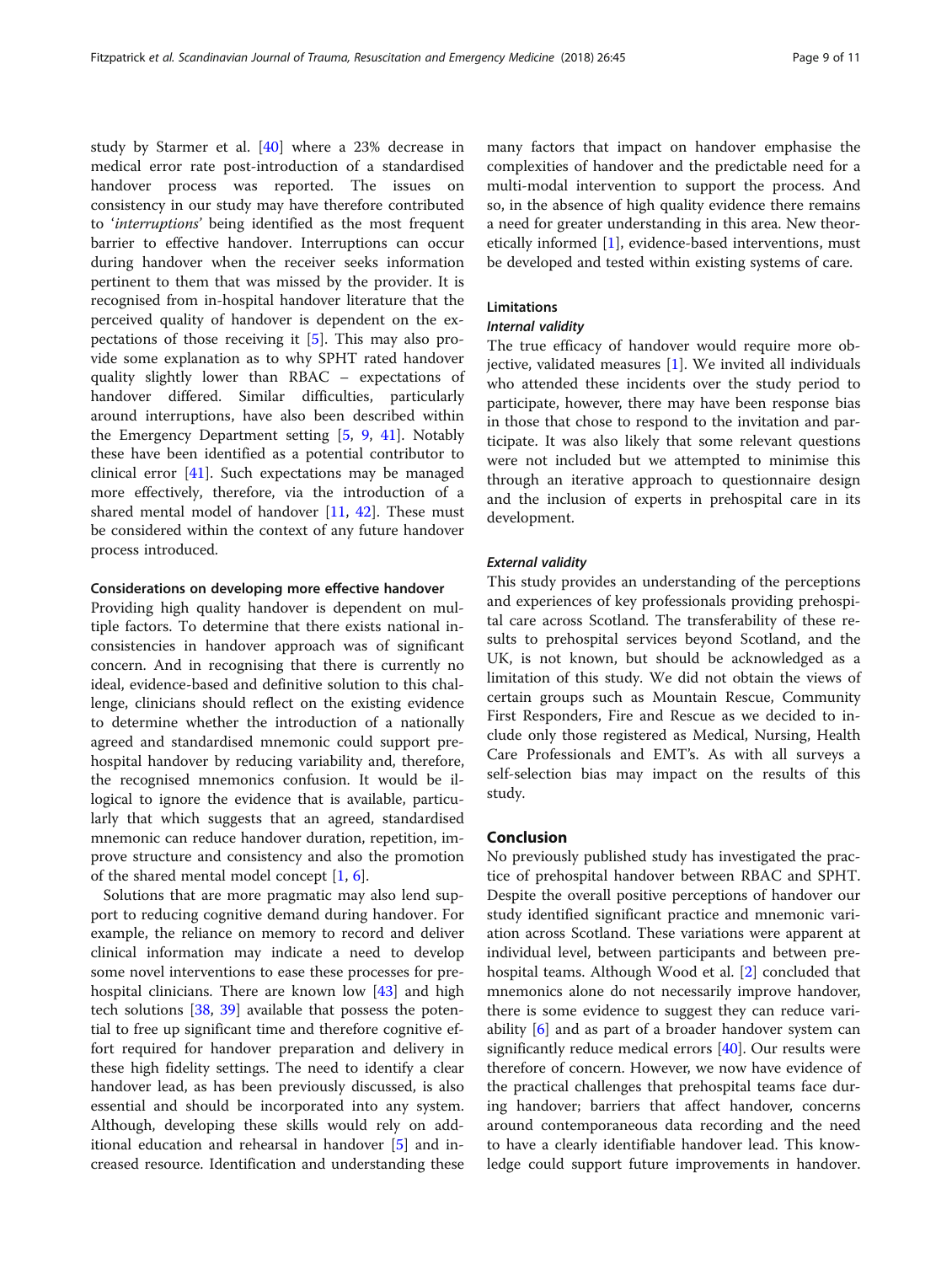<span id="page-9-0"></span>This study provides a comparator (or benchmark) for future investigations in this area of care.

The results and associated concerns have also been discussed within the context of the available literature. Perhaps unsurprisingly exposing that prehospital and in-hospital handover share similar challenges. There is little published evidence of the risks associated with prehospital handover, however medical error rates associated with handover in hospital are well evidenced and are a significant problem [3, [40](#page-10-0)]. Given these similarities in handover challenges, prehospital providers would be unwise to ignore this risk due to a lack of published evidence within their own professional domain. These similarities should motivate us to question whether the demonstrable success in improving handover within hospital, in particular reducing medical error rates [\[40](#page-10-0)], are reproducible within the prehospital setting. This conclusion strengthens the need for research in this area of care. Further objective measures of handover quality (subjective and objective) are required, including medical error rates, on which the success or failure of future interventions may be measured. Although the pragmatic mnemonic alone may lack the power to provide a definitive solution to the handover problem, there is merit in including this as a part of a theoretically informed, multi-modal intervention within the context of the shared mental model [11].

#### Acknowledgements

Stakeholder Group: Many thanks to Mr. Colin Crookston, Mr. Keith Colver, Dr. Mike Donald, Dr. Randall McRoberts, Mr. Graeme Hay, Mr. John Pritchard and Mr. John Thomson who all provided expert input and feedback on the questionnaire and general aspects of the study. For feedback on questionnaire design: Ms. Nicola Lawrie, Ms. Claire Greenhill, Mr. Brian Walker. Mr. Derek Milligan for providing data on ambulance and specialists team call signs and John Henderson for identification of e-mails used for study invitations. Significant thanks to all prehospital clinicians from across Scotland and within the respective services who kindly used their valuable time to participate in this study.

We would also like to express our sincere thanks to the reviewers who provided detailed feedback on the manuscript thus improving its quality and readability.

#### Availability of data and materials

The datasets generated and/or analysed during the current study are not publicly available but are available from the corresponding author on reasonable request. Please email david.fitzpatrick@stir.ac.uk for access.

#### Authors' contributions

MM came up with the original question. DF and MM refined the question and designed the methods. All authors DF, MM, ED, CL, RL and AC contributed to the questionnaire development. DF and MM analysed the data. All authors contributed to the discussion and conclusion sections. All authors read and approved the final manuscript.

#### Ethics approval and consent to participate

The study was deemed a service improvement project under the guidance outlined within the NHS Health Research Authority decision tool [[44\]](#page-10-0). NHS Research Ethics Committee review was not therefore required. Approvals were however sought and granted from the Scottish Ambulance Service Research and Development Governance Group and Clinical Governance Groups from all participating services. Potential participants were provided with an information sheet and link to an online video outlining the aims of

the study and that they did not require to participate should they chose not to. They were also free to withdraw at any time. Consent was presumed by completion of the questionnaires.

#### Competing interests

The authors declare that they have no competing interests.

#### Publisher's Note

Springer Nature remains neutral with regard to jurisdictional claims in published maps and institutional affiliations.

#### Author details

<sup>1</sup> Faculty of Health Sciences and Sport, University of Stirling, FK9 4LA Stirling, Scotland. <sup>2</sup>Scottish Ambulance Service, Glebe Cottage, Strath, Gairloch Ross-shire IV212BT, Scotland. <sup>3</sup>Nursing, Midwifery & Allied Health Professions Research Unit, University of Stirling, FK9 4NF Scion House, Scotland, UK. 4 Basics Scotland, Aberuthven Enterpise Park, Sandpiper House, Aberuthven, Auchterarder, Scotland. <sup>5</sup> Pre-Hospital Emergency Care, School of Health Sciences, University of Surrey, Guildford, UK. <sup>6</sup>Emergency Medical Retrieval Service, School of Medicine, Dentistry and Nursing, University of Glasgow, Wolfson Medical School Building, G12 8QQ Glasgow, Scotland.

### Received: 1 March 2018 Accepted: 14 May 2018 Published online: 01 June 2018

#### References

- 1. Manser T, Foster S. Effective handover communication: An overview of research and improvement efforts. Best Pract Res Clin Anaesthesiol. 2011; 25(2):181–91. [http://www.sciencedirect.com/science/article/pii/](http://www.sciencedirect.com/science/article/pii/S1521689611000255) [S1521689611000255.](http://www.sciencedirect.com/science/article/pii/S1521689611000255) Accessed 9 Sept 2015.
- 2. Wood K, Crouch R, Rowland E, Pope C. Clinical handovers between prehospital and hospital staff: literature review. Emerg Med J. 2014. Available [online]: doi[:https://doi.org/10.1136/emermed-2013-203165.](https://doi.org/10.1136/emermed-2013-203165) Accessed 9 Sept 2015.
- 3. British Medical Association, National Patient Safety Agency, NHS Modernisation Agency. Safe handover: safe patients. Guidance on clinical handover for clinicians and managers. 2005. [https://www.bma.org.uk/-/](https://www.bma.org.uk/-/media/files/pdfs/practical%20advice%20at%20work/contracts/safe%20handover%20safe%20patients.pdf) [media/files/pdfs/practical%20advice%20at%20work/contracts/](https://www.bma.org.uk/-/media/files/pdfs/practical%20advice%20at%20work/contracts/safe%20handover%20safe%20patients.pdf) [safe%20handover%20safe%20patients.pdf](https://www.bma.org.uk/-/media/files/pdfs/practical%20advice%20at%20work/contracts/safe%20handover%20safe%20patients.pdf). Accessed 9 Sept 2016.
- 4. Abdellatif A, Bagian JP, Barajas ER, Cohen M, Cousins D, Denham CR, Horvath D. Communication during patient hand-overs. Jt Comm J Qual Patient Saf. 2007;33:439–42.
- 5. Bost N, Crilly J, Wallis M, Patterson E, Chaboyer W. Clinical handover of patients arriving by ambulance to the emergency department – a literature review. Int Emerg Nurs. 2010;18(4):210–20.
- 6. Ledema R, Ball C, Daly B, Young J, Green T, Middleton PM, Foster-Curry C, Jones M, Hoy S, Comerford D. Design and trial of a new ambulance-toemergency department handover protocol; IMIST- AMBO. BMJQualSaf. 2012; 21:627–33. [https://doi.org/10.1136/bmjqs-2011-000766.](https://doi.org/10.1136/bmjqs-2011-000766)
- 7. Riesenberg LA, Leitzsch J, Little BW. Systematic review of handoff mnemonics literature. Am J Med Qual. 2009;24:196. [https://doi.org/10.1177/](https://doi.org/10.1177/1062860609332512) [1062860609332512](https://doi.org/10.1177/1062860609332512). Accessed 9 Dec 2015.
- 8. Dawson S, King L, Grantham H. Review article: improving the hospital clinical handover between paramedics and emergency department staff in the deteriorating patient. Emerg Med Aust. 2013;25:5. [http://onlinelibrary.](http://onlinelibrary.wiley.com/doi/10.1111/1742-6723.12120/abstract) [wiley.com/doi/10.1111/1742-6723.12120/abstract.](http://onlinelibrary.wiley.com/doi/10.1111/1742-6723.12120/abstract) Accessed 8 Sept 2015.
- 9. Evans S, Murray A, Patrick I, Fitzgerald M, Smith S, Cameron P. Clinical handover in the trauma setting: a qualitative study of paramedics and trauma team members. QualSaf Health Care. 2010;19;e57. [http://](http://qualitysafety.bmj.com/content/19/6/e57.long) [qualitysafety.bmj.com/content/19/6/e57.long.](http://qualitysafety.bmj.com/content/19/6/e57.long) Accessed 9 Sept 2015.
- 10. Rabøl LI, Andersen ML, Ostergaard D, Bjørn B, Lilja B, Mogensen T. Republished error management: descriptions of verbal communication errors between staff. An analysis of 84 root cause analysis-reports from Danish hospitals. Postgrad Med J. 2011;87(1033):783–9. [http://pmj.bmj.com/](http://pmj.bmj.com/content/87/1033/783.long) [content/87/1033/783.long](http://pmj.bmj.com/content/87/1033/783.long). Accessed 9 Sept 2015.
- 11. Manser T. Fragmentation of patient safety research: a critical reflection of current human factors approaches to patient handover. J Public Health Res. 2013;1(2):e33. [https://doi.org/10.4081/jphr.2013.e33.](https://doi.org/10.4081/jphr.2013.e33)
- 12. Calderwood C. Scottish trauma network: saving lives. Giving Life Back. National Trauma Network Implementation Group. Health Service Scotland.